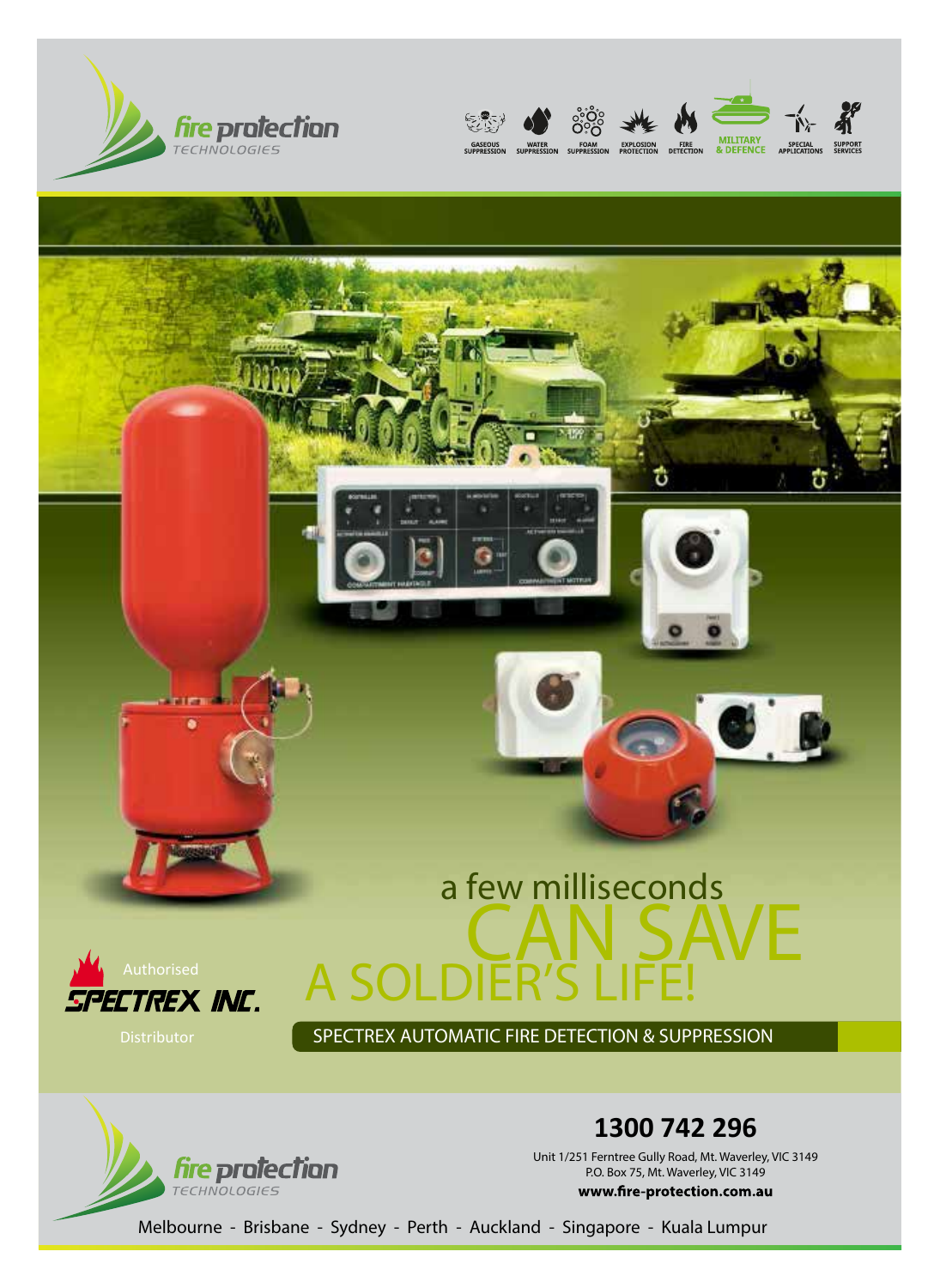

# ARMORED AND TACTICAL VEHICLES SURVIVABILITY

### **By Jerry A. Brown**

*Mr. Jerry A. Brown, Consultant to Spectrex Inc. has over 30 years experience in the US Government Research and Development and Acquisition System, in providing both active and passive fire protection solutions for military applications such as combat and tactical vehicles, ships, aircraft and fixed ground installations. He has worked on various US Government development programs such as the M60 Tank Series, Abrams Tank Series, Bradley Fighting Vehicle Series, M88A2 Improved Recovery Vehicle, Halon Alternative Automatic Fire Extinguishing System, USMC AAAV Alternate Propulsion System Program, USMC AAAV Auxiliary Power Unit, USMC Light Armored Vehicle Hydraulic System Upgrade, US Navy Arresting Gear Program, US Army Ground Base Radar, and US Army High Mobility Engineer Excavator System, and many other programs. Mr. Brown has a Master of Science Management degree from the Florida Institute of Technology, and is a graduate of the US Army War College and several management programs from other Defense organizations. Since retiring from the US Government over 15 years ago, Mr. Brown has represented numerous domestic and foreign companies with marketing, proposal writing, program management, ILS, and contract administration functions.*

**2**

#### **INTRODUCTION**

As a result of the US experience in Iraq, over the past four years, the military forces found out that the army was not ideally structured, prepared, or conditioned for the challenges posed by enemies employing irregular warfare tactics which included: Improvised Explosive Devices (IED), Molotov cocktails and other ways to ignite fuel fires, Incendiary handgrenade charges and Concealed explosive/incendiary packages.

New generations of significantly improved RPG's and Anti-tank missiles with enhanced penetration capability and extended firing range are operated by infantry or small groups of soldiers from concealed shelters or remotely by radio communications. Sophisticated explosives and sticky incendiary materials coupled with conventional propellant and explosives mixtures, create more hazardous and lethal weapons that not only penetrate the armored vehicle causing havoc and secondary fires in the crew



**Fire & Safety Magazine Fall 2006 FS-World online: www.fs-world.com**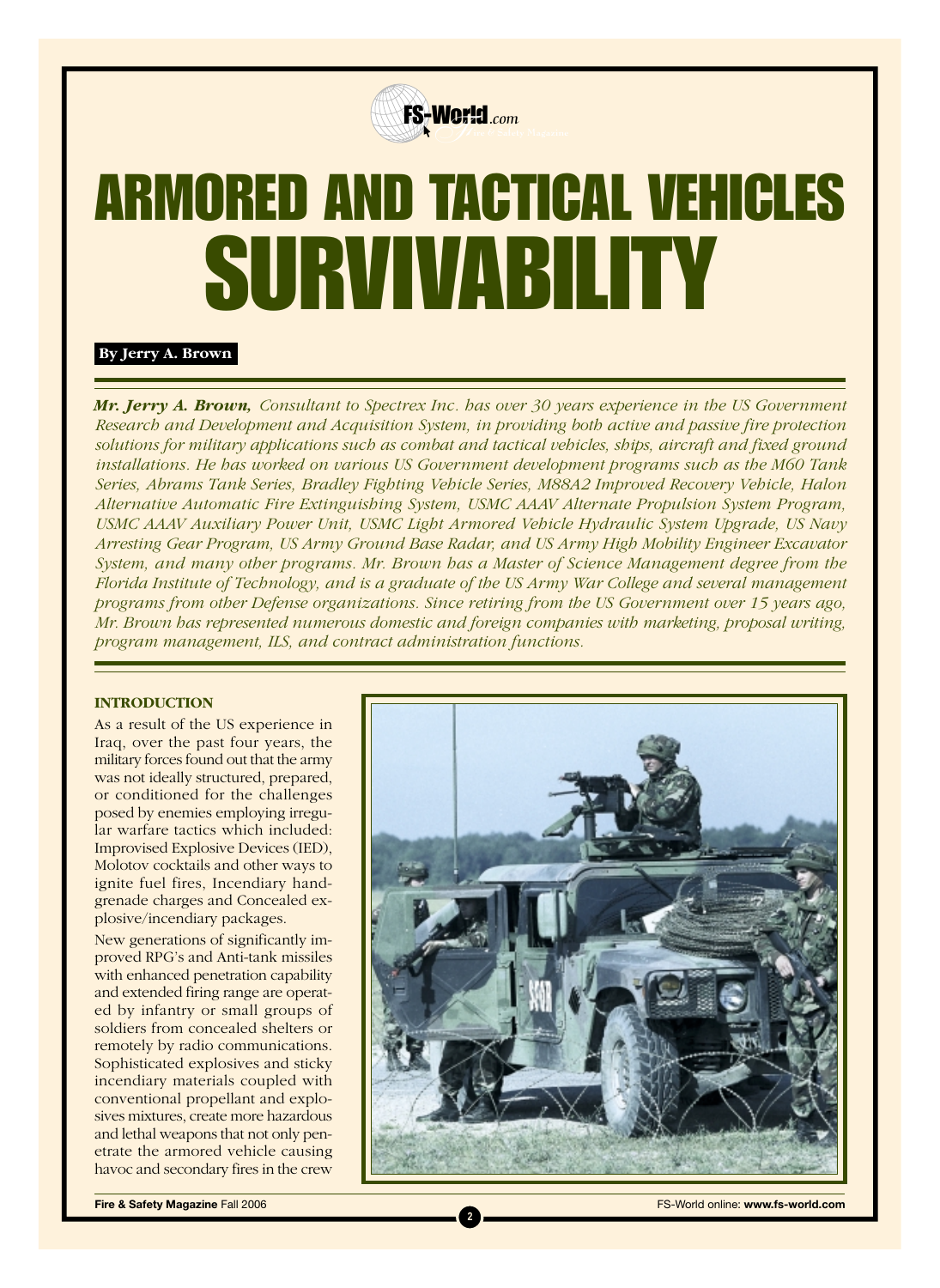



or engine compartments, but also stick to its surface igniting the vehicle's external equipment and wheel bays and preventing the rescue of the trapped soldiers from the vehicle.

A reexamination of US strategy has yielded a myriad of changes aimed at developing the capabilities required to succeed in small wars or wars fought in the midst of civilian population. The Army is in the midst of its most radical reorganization since World War II. By converting from a division-based structure to one centered on a brigade-sized unit of action that possesses organic combat, combat support, and sustaining capabilities, thus being able to deploy more rapidly and fight upon arrival. Light tactical and fastdeployed vehicles, special trucks and tractors, logistics and engineering vehicles are part of the modern units arsenal engaging the enemy in its territory.

The enemy's use of guerrilla warfare tactics coupled with the heavy traffic of large numbers of tactical wheeled vehicles that provide logistics, security, and command and control in danger areas, led the Army to recognize the importance of force protection and establish multiple programs for upgrading and enhancing the

various vehicles fire protection systems. These systems are designed to provide suitable detection and extinguishing capabilities that addresses the individual threats and extinguishing challenges to save human life, prevent skin burns and, enable soldier to save themselves or be rescued from disabled vehicle, enhance vehicle survivability and continued operation on the battle field.

The multiple threats posed by fires developing on and under the external surface of military vehicles require special fire detection and suppression measures. In many cases fuel tanks sustain direct hits from missiles, RPG's or hidden explosives, spraying fuel all over the vehicle's surface engulfing it in flames. The fuel spill under the vehicle may further ignite and spread to the wheel-bay and tire area causing a major fire and even potentially an explosion. Even if the fuel tank remains intact, the impact of the modern and improvised incendiary weapons and missiles on the vehicle external surface may ignite flammable equipment stored on the vehicle's outer compartments causing a major fire that if not detected and suppressed in time could destroy the entire vehicle.

**3**

An in-depth testing and evaluation program conducted by the US army included exposing the vehicles to various expected threats and selecting the optimal detection and suppression means as well as their optimal configuration within the vehicle.

Recently, the US Army has reviewed and refined its requirements for fire detection and suppression systems for the Up-Armored HMMWV (M1114) vehicle according to the present battlefield threats. These vehicles until the Iraq war were not protected by any AFES system, are currently being upgraded with crew and cargo compartment AFES systems to protect them from intentionally caused and rapidly developing fuel fires.

The armored personnel wheeled vehicles family (like the Stryker and LAV) in past editions were originally outfitted with only a basic manual engine fire protection system, however due to their vulnerability because of their new operational missions, they are currently upgraded with modern AFES systems. Both Stryker and the LAV variants are being equipped with automatic fire suppressions systems for both crew and engine compartments.

An accelerated procurement process has been implemented to equip the fleet of several thousands vehicles.

#### **SURVIVABILITY ON THE MOD-ERN BATTLEFIELD**

When a kinetic or a chemical energy (HEAT) ammunition round penetrates a vehicle, a fuel oil or other hydrocarbon spray in the vehicle will be ignited by the high intensity of heat and will cause the creation of an inferno inside the crew or engine compartments. It is the uncontrolled growth of explosion and resulting fire that causes the most damage, injury, and death in combat vehicles, often resulting in catastrophic destruction.

Today's weapons used against military vehicles are not limited to tra-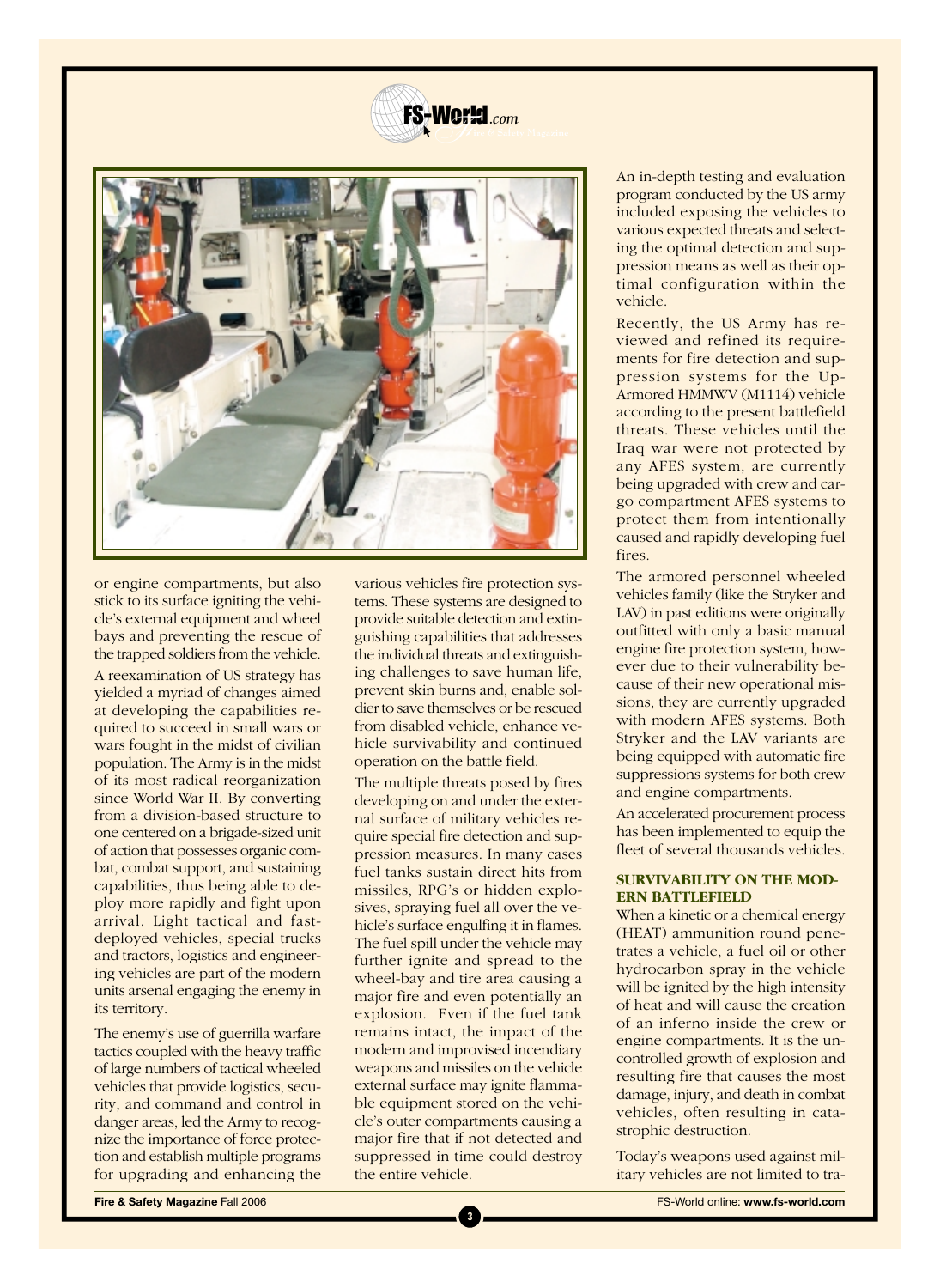

ditional missiles like guided missiles (ATGM), shoulder fired anti-tank rockets, recoilless rifles, mortars and artillery since the recent world conflicts, terrorist activities have created new threats and challenges that need to be addressed.

The guerrilla – type of war has added to their tool bag fire threats of a rapidly approaching fire that hits the vehicle, fuel tank causing a pool fire. Some of the weapons used by the enemy are Improvised Explosive Devices (IED), Molotov cocktails, Incendiary handgrenade charges and Concealed explosive/incendiary packages.

These threats may ignite a fire or fuel explosion in or on one or more of the vehicle's areas:

- Crew compartment generated internally from a hit or penetrate through open windows
- Engine or fuel tank direct hit
- Air-intake ports
- External walls (body) of the vehicle
- Under the vehicle pool fire (fuel; hydraulic, engine, steering and braking lubricants)
- Wheel-bay area (Tire Fires)

Detecting the approaching fire or penetration by optical means, detecting the pool or flash fire in the engine and crew compartments, tire wheel-bays or on the vehicle surface by optical, heat or hybrid detectors are just some of the fast detection capabilities available. However, detecting the fire before it becomes a major threat to the vehicle and its occupants is just one facet of the solution – suppressing the fire in time to prevent skin burns to the personnel and at the same time save the vehicle and allow its continued operation is the KEY to survivability on the battlefield.

To the research and development engineers, survivability means providing special design and hardware that addresses these performance requirements as well as many other vehicle and operational considerations. For the logistician, it means reducing the loss of equipment. For the user – the soldier on the battlefield, it means life or death.

#### **MILITARY FIRE EXTINGUISHING SYSTEMS**

The US Army Tank-Automotive Command worked with the US Army Surgeon General to establish the guidelines shown in Table I as the minimum acceptable requirements of Automatic Fire Extinguishing Systems (AFES) for occupied vehicle compartments. These parameters have been set at levels that do not result in incapacitation of the crewmen from the fire and its extinguishing process, allow them to take corrective action and potentially to continue their mission.

The standards established by the Army Surgeon General clearly state that time is the enemy of a fire extinguishing system. Once a fireball begins to grow inside of the crew compartment, if not extinguished fast (<250 ms),



**Fire & Safety Magazine Fall 2006** FS-World online: **www.fs-world.com**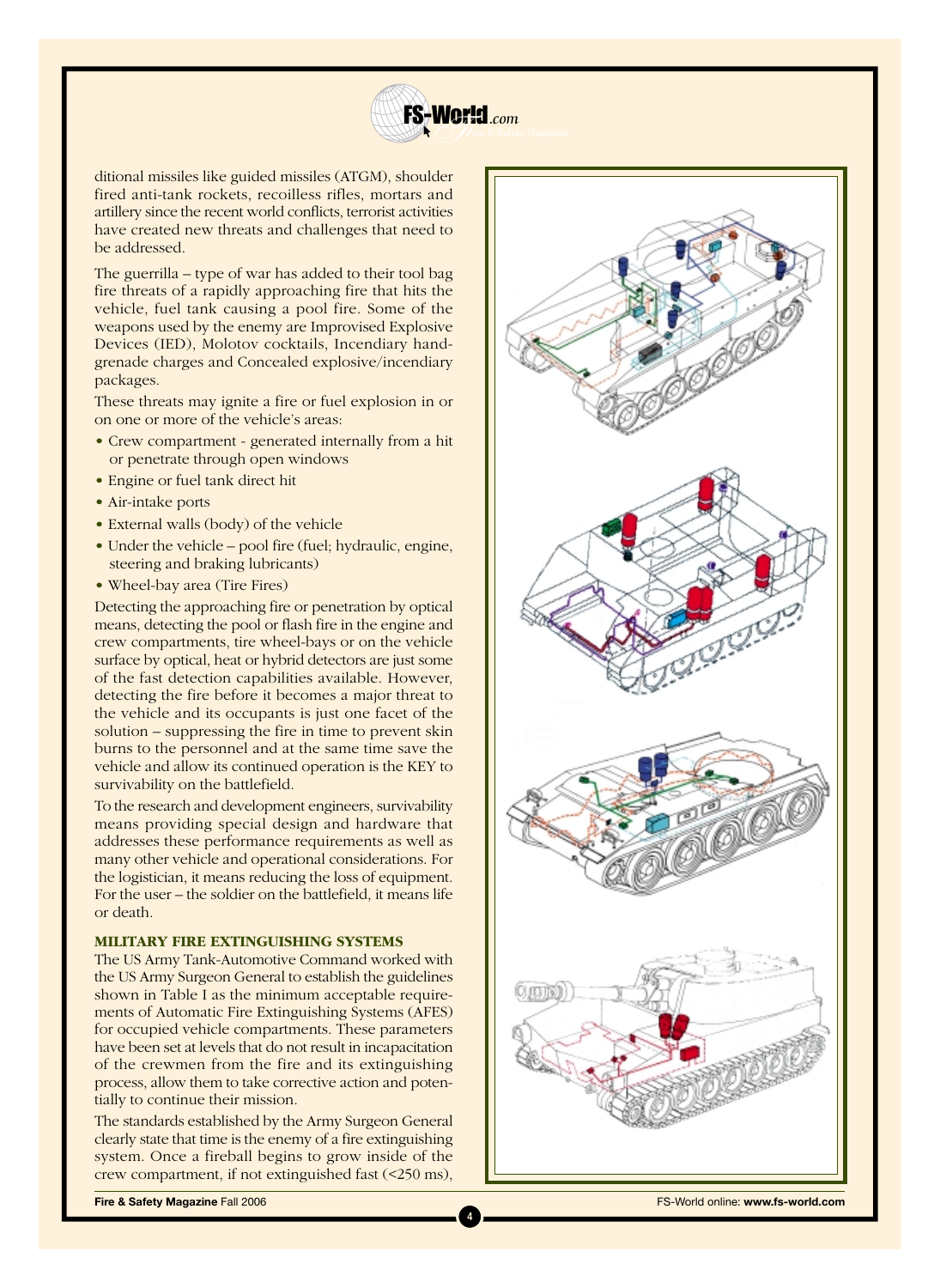

it takes more extinguishing agent to suppress the fire; there is greater potential for the production of toxic gasses; there is less oxygen; exposed skin can be injured, and higher overpressures. In simple terms, the faster the AFES extinguishes the fire, the higher the probability that the crew will not be injured.

A typical fire and explosion detection and suppression system is comprised of modular components designed to fit into any type of armored vehicle. The AFES incorporates explosion/ fire detection and fast suppression technologies. Special systems are designed for the crew compartments (where several soldiers occupy the area) and different systems for the engine compartment (which is usually much smaller in volume).

Crew compartment systems are based on High Speed Optical UV/IR or IR/IR Flame Detectors, free of false alarms that respond to fire in under 5 milliseconds, communicating with a reliable control system with normal and combat modes and activating extinguishing cylinders with high speed valves opening within 5 milliseconds and rapidlydispersing the extinguishing agent and allowing for a second shot capability.

Engine compartment systems are based on optical or linear heat detection and fast suppression technologies. The fast and reliable system is designed to fit the unique engine compartment configuration for both air and water-cooled engines.

Another major consideration of combat vehicle AFES and key element in the system design is the false alarm rate. Automatic fire extinguishing system should have minimal or no false alarms. If a soldier loses confidence in an AFES because its detectors are providing false alarms resulting in activation and release of agent, the soldier will soon find a way to circumvent the system.

If the AFES is unreliable, breaks down often, is difficult to diagnose

| Armored vehicles protected by AFES systems |                |                                 |
|--------------------------------------------|----------------|---------------------------------|
| <b>US Army</b>                             | <b>ABRAMS</b>  | <b>MBT</b>                      |
|                                            | <b>BRADLEY</b> | <b>AFV</b>                      |
|                                            | <b>FAASV</b>   | Artillery Ammo. Support Vehicle |
|                                            | LAV            | <b>APC</b>                      |
|                                            | <b>STRYKER</b> | <b>APC</b>                      |
|                                            | <b>HMMWV</b>   | Tactical                        |
| Canada                                     | Leopard 1      | <b>MBT</b>                      |
| France                                     | Leclerc        | <b>MBT</b>                      |
|                                            | <b>VBCI</b>    | <b>APC</b>                      |
|                                            | <b>EBG</b>     | Engineering Tank                |
| Poland                                     | T72            | <b>MBT</b>                      |
| Austria                                    | M60A3          | <b>MBT</b>                      |
|                                            | Kurvasier      | Tank                            |
|                                            | M109           | SP-Artillery                    |
|                                            | Pandur         | APC                             |
| Taiwan                                     | M60/M48        | <b>MBT</b>                      |
| <b>South Africa</b>                        | G <sub>6</sub> | SP-Artillery                    |
| <b>Italy</b>                               | Centauro       | APC                             |
|                                            | Ariete         | <b>MBT</b>                      |
| Germany                                    | Leopard2       | <b>MBT</b>                      |
|                                            | Marder         | <b>AFV</b>                      |
| Slovenia                                   | <b>T55</b>     | <b>MBT</b>                      |
| Spain                                      | AMX30          | <b>MBT</b>                      |
|                                            | Pizarro        | <b>AFV</b>                      |
|                                            | <b>BMR</b>     | <b>APC</b>                      |
|                                            | M113           | APC                             |
|                                            | M109           | SP-Artillery                    |
| China                                      | T59, T69       | <b>MBT</b>                      |
|                                            | Type80, Type90 | <b>MBT</b>                      |
| India                                      | T72            | <b>MBT</b>                      |

and repair, the logistics burden becomes an enemy of the AFES. Yet another challenge is finding an extinguishing agent that will efficiently fill all space, effectively extinguish fires, be friendly to both humans and the environment.

#### **CONVENTIONAL AFES SYSTEMS The Detection Subsystem** in lay-

men terms either sees or feels the fire event. If it is in an occupied compartment such as the crew compartment, an electro-optical sensor is the quickest means to identify a fire. It acts like an eye. Since the eye can see light at the speed of light, it is almost instantaneous. A special UV/IR, dual IR or triple IR combination provides greater sensitivity and higher speed of response while providing a high immunity to false alarms.

Engine Compartment System provides complete detection coverage by means of overheat wire detector and a uniquely designed nozzles for extremely effective fire extinguishing.

The sensors in the engine compartment act like our skin in that a wire sensor (thermistor) senses the changes in temperature and at predesignated temperature points gives an alarm or activates the extinguisher.

The wire detectors are not as fast, but are preferred because they are very reliable in dirty and hard to get to areas such as under the engine, under batteries, under the auxiliary power unit, under turret floor areas,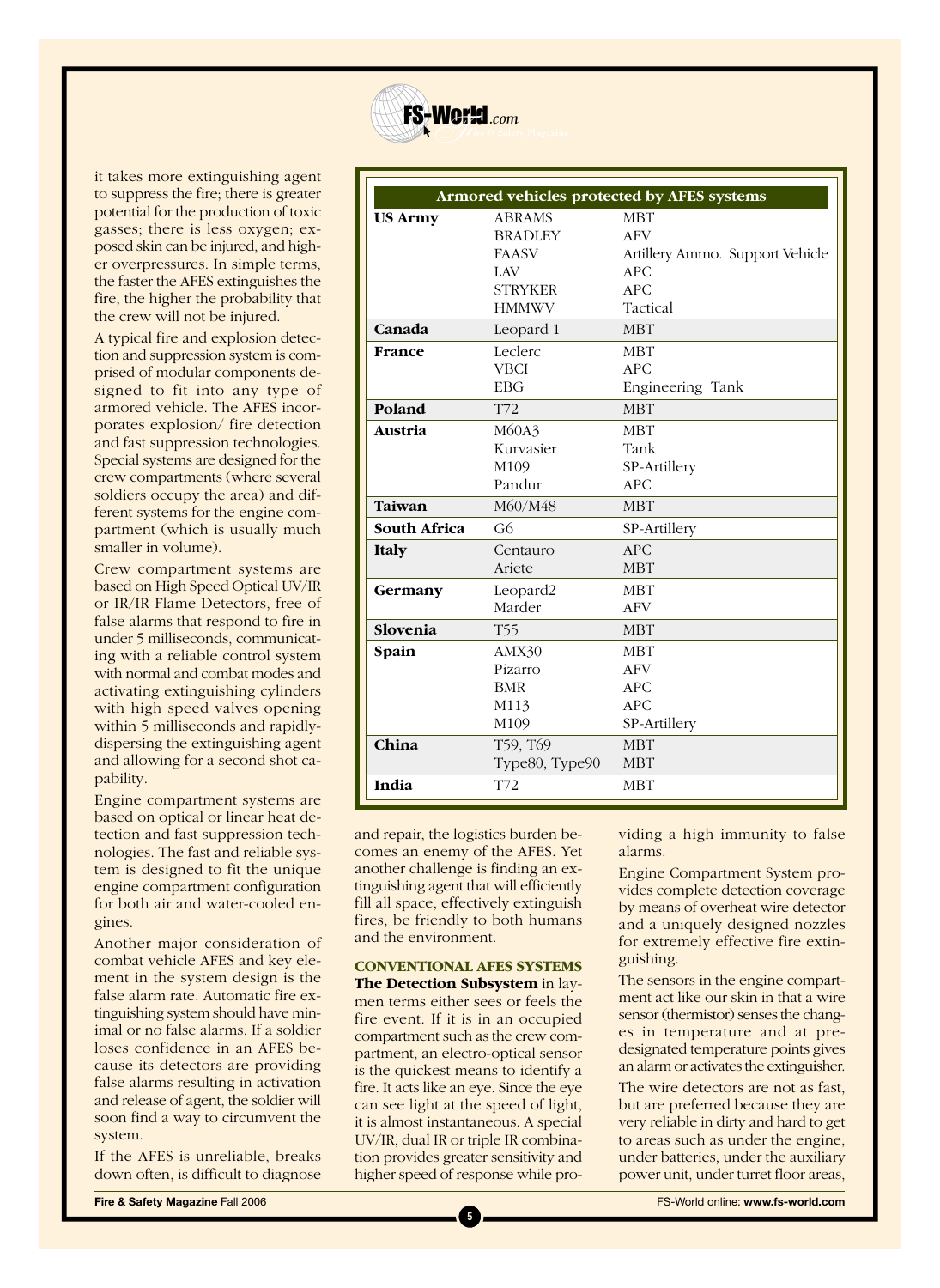



etc. Only the optical detector can meet the speed requirement for occupied spaces. The optical detector can certainly identify slow grow accidental fires effectively, but if in areas that make it difficult to clean the windows of the optical detector, it is not practical.

**The Controls Subsystem** acts like the brains. It receives input from sensors, verifies it is a real fire and then sends a signal to the extinguishers to release agent. Just like our brains, it constantly monitors the health of the whole system. In other words, it has a built-in-test (BIT) that monitors the whole system to determine if all components are operational. For example, if a detector is inoperable, the control will identify that there is a problem with the detection and automatically look for information from the other detectors as back up; or if a cylinder malfunctioned and did not release agent, the control, in less than four milliseconds, will tell another cylinder to release the agent. The controls provide redundancy and backup to components that malfunction or are damaged. The control subsystem can be easily adjusted to provide additional functions the customer desires, such as audible alarms, continuing to monitor for fire after the master, switch is turned

off, or shutting down exhaust fans or engines if a fire is detected.

**The Fire Extinguishing Subsystem** consists of an agent, shatterproof pressurized cylinder or by a gas generator, high speed valve, wiring harnesses, nozzles, and piping. For decades, Halon 1301 was the agent of choice for military ap-

plications, but with the approval of the Montreal Protocol, Halons were banned from production and the military community worldwide conducted a wide search to find the "silver bullet" that would be a "dropin" replacement of Halon 1301. Although after an exhaustive search, they did not find the "silver bullet", they did find several acceptable replacements.

A published report written by Mr. Steve McCormick, Fire Research Team Leader, US Army TARDEC and Mr. David Koehler, Manager, Army ODC Elimination Program, state the following concerning their search for a Halon Replacement: "Performance equivalent to Halon 1301 can be achieved with available agents and delivery system technologies. Crew survivability criteria have been satisfied against ballistic fires with HFC-227ea concentrations well below accepted exposure limits. Adding small amounts of sodium bicarbonate powder to the HFC reduces acid gas formation by half. Water mist with potassium acetate salt also proved to be very

## **System Considerations**

#### **Crew System Considerations:**

#### *Vehicle operational requirements*

- Access to ammo storage and other stored items
- No interference with weapon systems and other vehicle systems
- No interference when entering/exiting vehicle
- Withstand vehicle operating environment vibration, shock
- Vehicle maintenance routine

#### *Agent discharge and dispersion*

- Discharge will not cause threat to crew design appropriate valve outlet
- Secure homogenous and effective dispersion throughout the protected volume

#### *Crew safety*

• Appropriate anti-recoil device

**6**

• Divert discharge from direct impact on crew

#### **Engine System Considerations:**

- Protect dispersion nozzles from dirt
- Locate extinguisher beyond engine compartment bulkhead
- Consider airflow, sources of fire hazards
- Consider airflow and need for engine shut down before agent discharge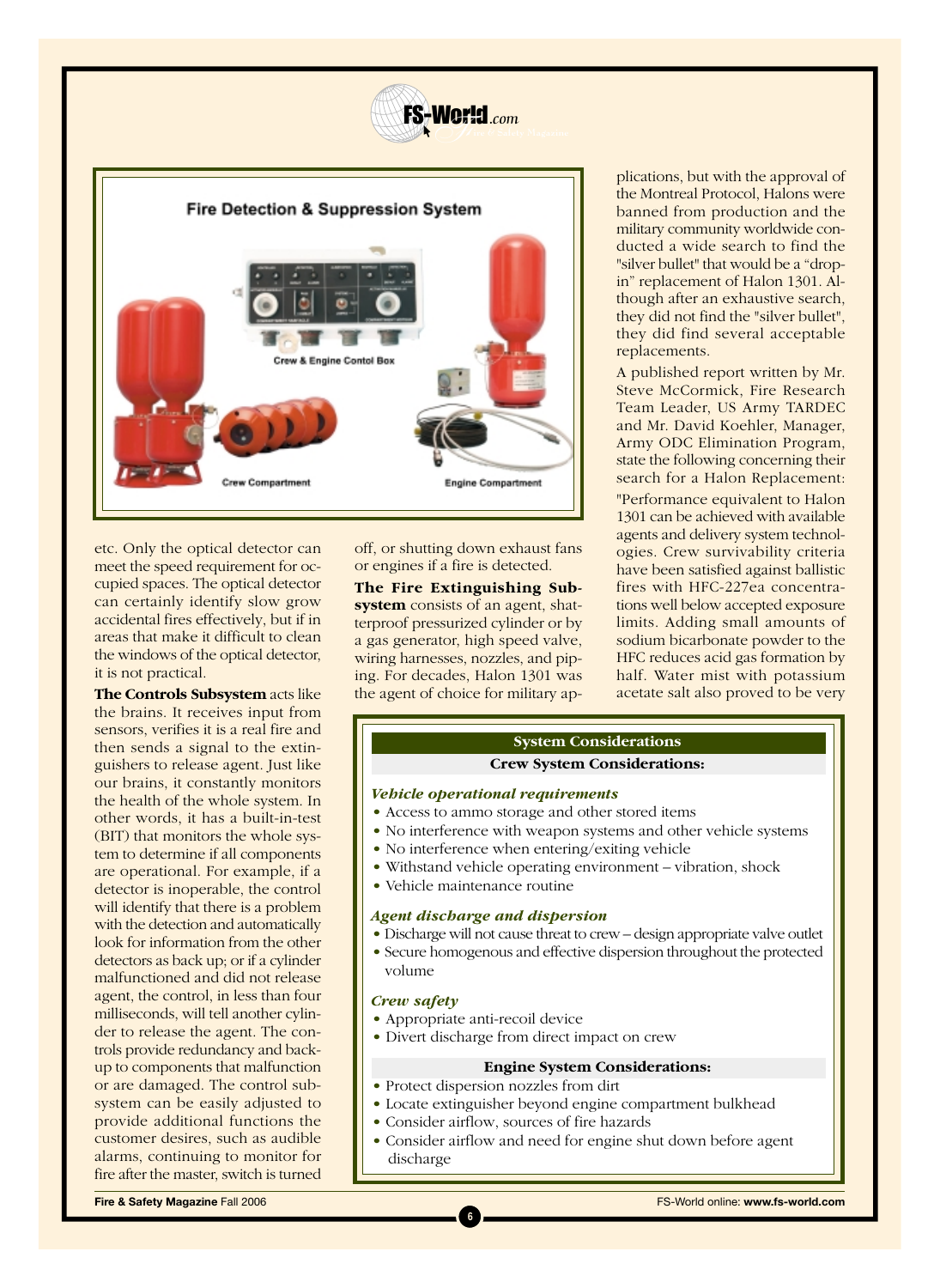

effective with no concern of hazardous byproducts and simple cleanup. Hybrid gas generators offer a smaller overall envelope for the same agent weight, pressure on demand, and a more consistent agent discharge. Wet mains allow the agent to be pre-positioned for very rapid agent dispersion and offer the flexibility of nozzle locations.

Other agents can be used in the engine compartment such as sodium bicarbonate based dry powder used in the Abrams M-1 Series Tank. HFC-227ea will be used in vehicles that shut the engine off prior to agent discharge (including the M2/M3 Bradley Fighting Vehicle) because of its ease of retrofit.

The AFES for combat vehicles certainly works well. However, there is always room for improvement. The US Air Force Research Laboratory in cooperation with the US Army has developed an Ultra High Speed Water Deluge System that is able to extinguish fires in less than 30 ms. Water is the agent and this system protects individuals working next to explosive materials as they are being manufactured.

Future combat systems will definitely have need of an AFES; however, weight and space are critical design parameters. Therefore, FCS will be used to drive AFES to smaller and lighter packages. The challenges for the AFES are changing as technology looks at using hybrid electric propulsion, Electro-Magnetic or Electro-Thermal guns, capacitors, and fuel cells. These power and propulsion systems offer new types of threats that the AFES of the future will need to address. Mr. Steve Mc-Cormick stated, "These fire threats may require completely new survivability strategies with respect to detection, suppression/ mitigation, and/or post event safety."

The next generation system will be governed by an integrated microprocessor based Control Electronics Unit (CEU).

The CEU will acquire analog and



digital signals from the system detectors, manual activation devices and external status switches; process the inputs; activate the fire extinguishers according to the system logic including selection of properly charged and connected cylinders and enabling backup extinguisher activation; control indication and annunciation devices (audiovisual); and enable performance of system maintenance and trouble shooting according to diagnostic information continuously gathered from the system components.

The CEU will provide all system component status, faults, alarms and extinguishing signals to the vehicle electronics by means of RS 485 or Ethernet serial data communication. The CEU will have dedicated independent software that governs all operational, maintenance and diagnostics tasks. The CEU will have a built-in maintenance program that issues recommended corrective actions.

The CEU can be either an independent stand-alone box or be integrated into a vehicle common interface electronic box that will govern sev-

**7**

eral vehicle subsystems.

In either case, the system will provide all information to a control and display panel or to designated crew member panel/s. Such panel/s will include operation capability switches and enable the operator to perform troubleshooting, receive diagnostics and prognostics information.

#### **KEY FEATURES OF MODERN AFES SYSTEMS**

Various technologies are currently evaluated for external vehicle fire protection, whether it's for protecting the vehicle's surface or its "soft belly" before they are engulfed in flames that may cause irreparable damage. Improvements to conventional crew and engine compartments have been introduced to meet the new critical design parameters for the Future Combat Vehicle (FCS) and other new armored and tactical vehicles.

#### **Key features of these modern AFES systems include:**

**1.** Valve and dispersion special design that provide for:

*a.* Rapid efficient and homogenous dispersion of the extin-